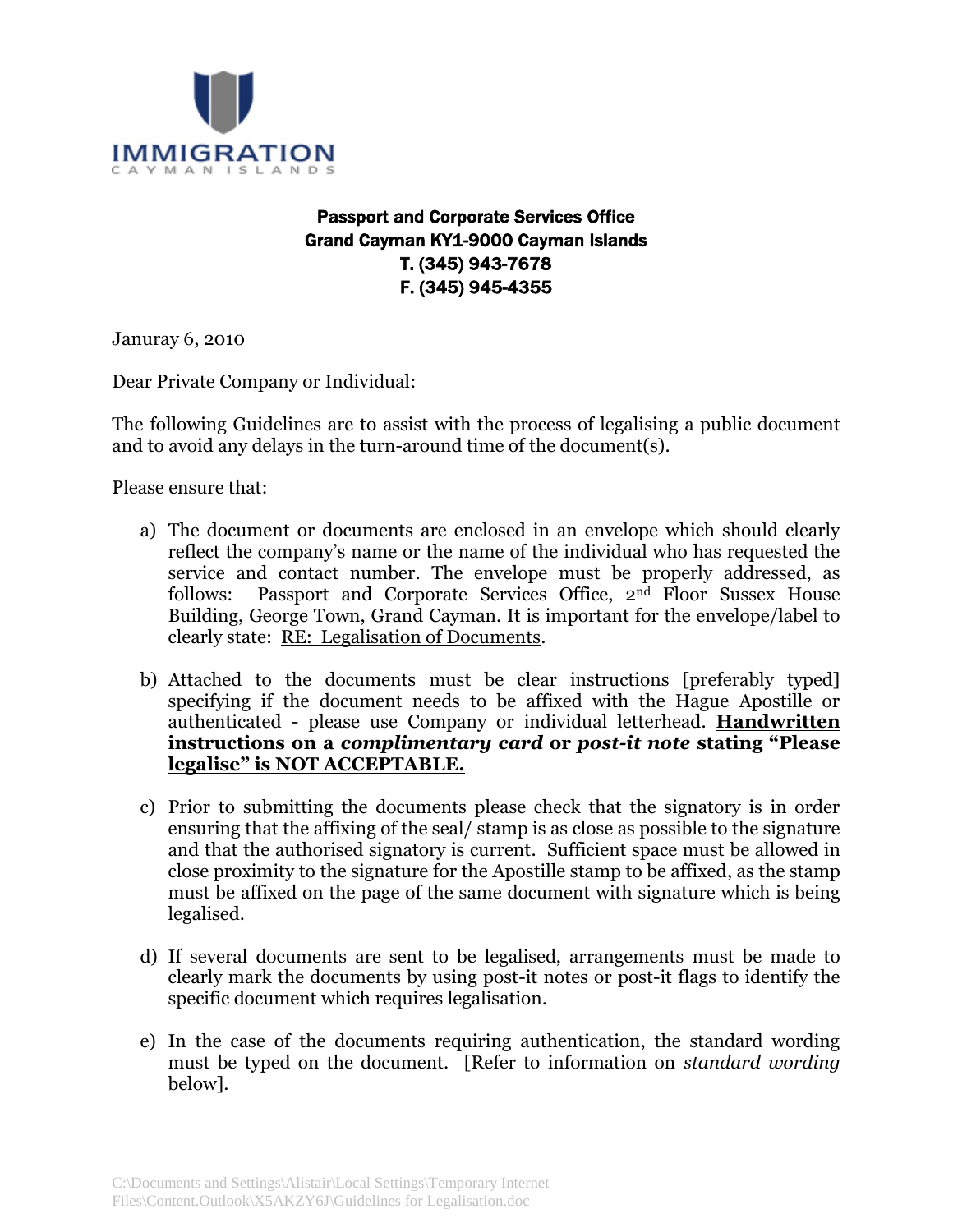## **SUBMISSION & COLLECTION**

All the documents must be hand-delivered to the Customer Service Representative in the Passport and Corporate Services Office, 2nd Floor Sussex House Building between 9:00am and 3:00pm Monday to Friday. Documents must NOT be mailed.

Once all is in order, the document(s) can be collected the following day between 1:00 pm and 3:00pm from the Customer Service Representative at the Information Desk of the Passport and Corporate Services Office, 2<sup>nd</sup> Floor Sussex House. If you are requesting the express service then the documents can be collected the same day.

Please note that on rare occasions when a large batch of documents [i.e.: ranging from 50-100] a separate collection time may be arranged. We do however anticipate that this will not happen often.

## **OTHER POINTERS**

### a) SPECIMEN OF THE SIGNATURE:

Ensure that the original signature of the Notary Public or an authorised signatory matches the specimen which has been provided to the Passport and Corporate Services Office. Often a person will change his/her signature and not realise that if the new signature does not match the specimen on our file, we will have to reject it.

If a Notary Public changes his/her signature from what our original specimen reflects, and wishes to continue using the new signature, he/she should visit the Courts Office to produce a new specimen signature card which will then be forwarded to the Passport and Corporate Services Office.

## b) FEE SCHEDULE:

Ensure that the correct fee accompanies the document or documents. We stress that fees should preferably be paid by cheque or draft payable to the Cayman Islands Government.

| 1. Affixing the Apostille: | KYD\$150.00 |
|----------------------------|-------------|
| <b>Express Service</b>     | KYD\$200.00 |

**2. Authenticating a document: KYD\$75.00 Express Service KYD\$100.00**

*\*USD is to be converted as follows: USD Cash: 0.80 USD Cheque: 0.82*

c) STANDARD WORDING FOR AUTHENTICATION OF A DOCUMENT:

This is to certify that John Doe is a Notary Public in and for the Cayman Islands and that I am well-acquainted with the signature which is affixed hereto.

\_ \_ \_ \_ \_ \_ \_ \_ \_ \_ \_ \_ \_ \_

for Governor, Cayman Islands Dated this \_\_\_\_\_\_ day of \_\_\_\_\_\_\_\_\_\_\_\_\_\_\_\_\_\_\_ 200\_\_.